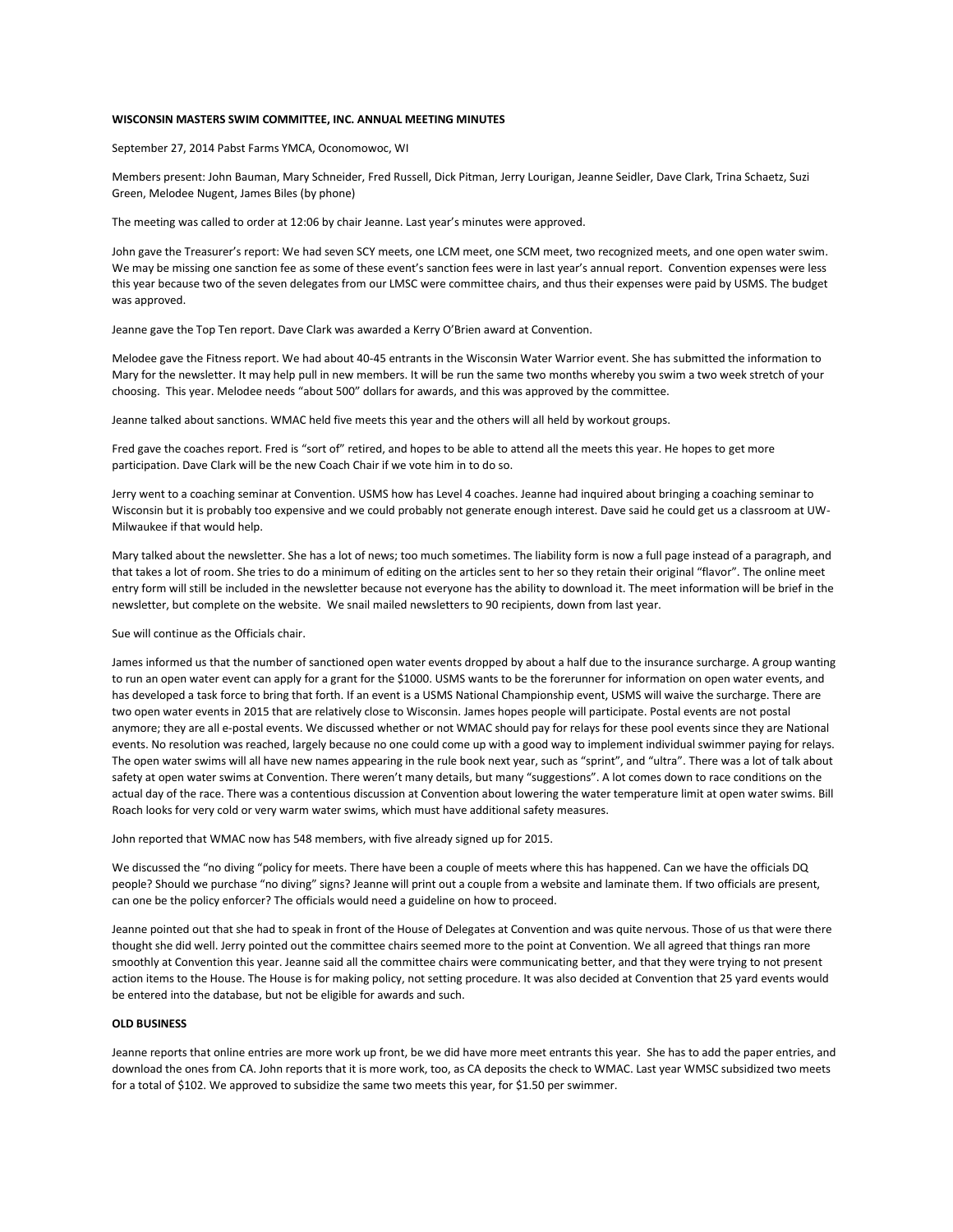USMS would like stories about people; committee members, record holders, local volunteers, and the like. Per Dick, there is a spot on the USMS website, where they have just this. Dick has agreed to write a couple of stories to send in.

Jeanne is happy people are coming to local meets. She reports that we now have an auditor and a vice-chair. She would also like us all to think about coaching nominations. Mary would like to have a short write up on events within five days of the event being held. We are all guilty of not following this guideline.

## **NEW BUSINESS**

The USAS Convention is late next year. Though we have a policy to hold our annual meeting the Saturday after Convention, we moved and approved to have it on September 19 next year.

We briefly discussed delegates for Kansas City next year. WMSC has agreed in the past to fund six participants.

John said 16 month registration is now an option, and reminded us that workout groups must be renewed by October 15.

USMS workouts must have a USMS member on deck acting as a coach, and this person cannot be the lifeguard. USMS now has the option of a 30-day trial period, and during this time, it is ok for the trial member to commingle with the rest of the group. The try-out form can be downloaded from the USMS website, and contains instructions on what to do with it.

John is going to wait until later this year to mail out paper renewal forms. This is in the hope that more people will register online. The yearly fee will be \$50, with \$37 going to USMS and \$13 staying with the LMSC. In the past, the OEVT fee was \$12, but has now gone up to \$15. We have been charging \$18 with \$12 going to USMS and \$6 staying, but we voted to change this fee to \$21, with \$15 going to USMS and \$6 staying with the LMSC.

## **ELECTIONS**

All officers want to remain in their respective offices except Ingrid, the treasurer. John nominated Mike Jacobson for this post. Fred says he's a good guy, runs his own business, and is a regular. He would like to get more involved. He could also be interested in maintaining the website at some future time. Dave seconded this motion. After a somewhat heated discussion, he was voted in, with Jeanne dissenting. The following is the current slate of officers

Chair-Jeanne Seidler Vice Chair-Dick Pitman Registrar-John Bauman Secretary-Suzi Green Treasurer-Mike Jacobson Officials-Sue Wagner Coaches-Fred Russell Newsletter-Mary Schneider Top Ten-Jeanne Seidler Records-John Bauman Sanctions-Jeanne Seidler Webmaster-Jeanne Seidler (in conjunction with Club Assistant) Open Water and Long Distance-James Biles Fitness-Melodee Nugent Safety-Jerry Lourigan Auditor-Elyce Dilworth

The event schedule was approved as written and will appear at the end of the minutes. There was a lot of discussion as to if and how to add a meet to the schedule. We made a motion to have a team "prove themselves" before granting them a sanction, but we voted that down. In the